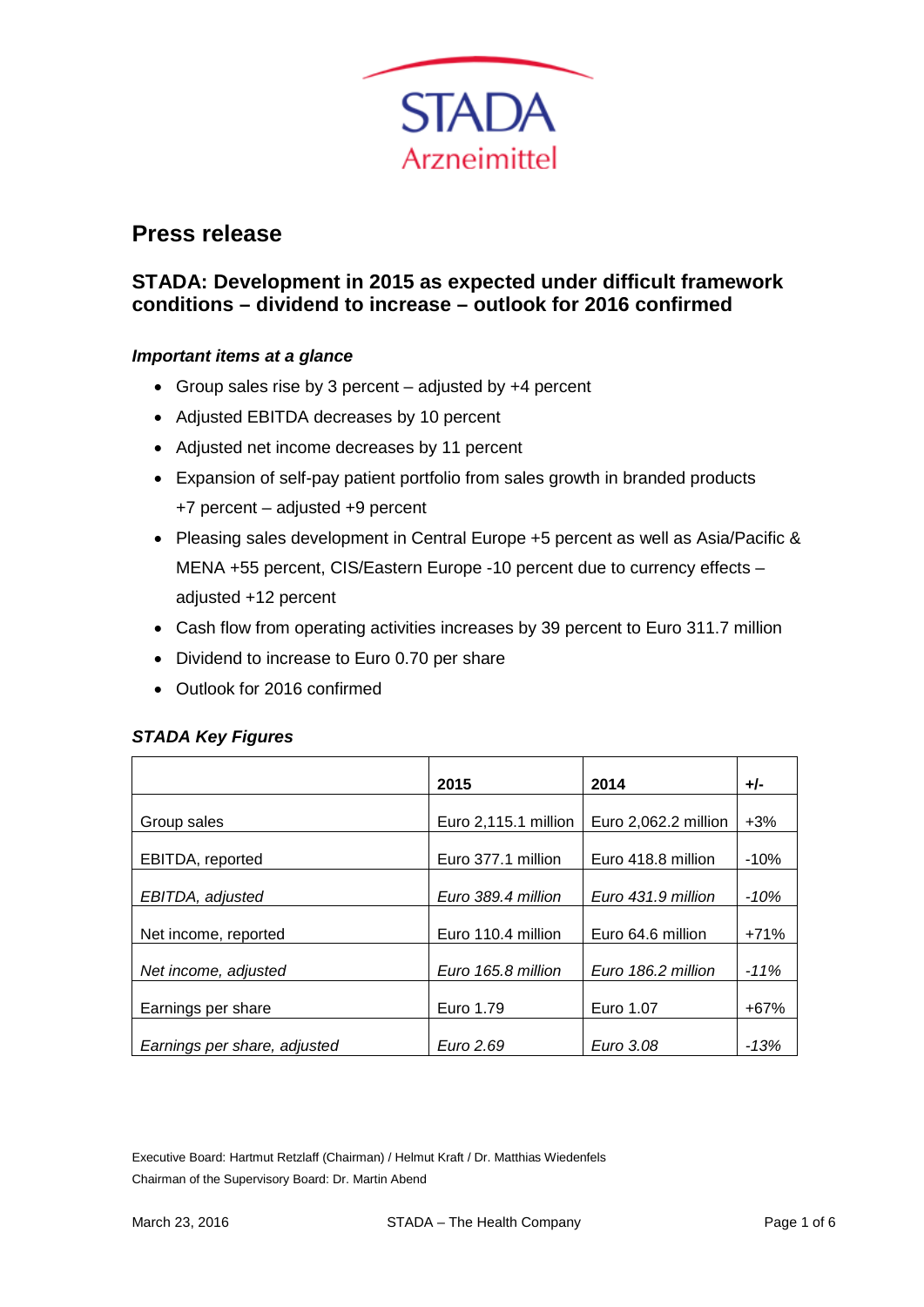

Bad Vilbel, March 23, 2016 – Today, on March 23, 2016, the Executive Board of STADA Arzneimittel AG confirmed the preliminary figures for financial year 2015 already published on February 29, 2016 and the preliminary outlook for 2016, as well as announced details on the development of segments.

"In addition to the two market regions Central Europe and Germany, the market region Asia/Pacific & MENA also showed very positive development with a strong sales increase in the double-digit percentage area. We were also able to significantly improve both our Group tax rate and cash flow from operating activities in financial year 2015", said Hartmut Retzlaff, STADA's Chairman of the Executive Board about financial year 2015.

# *Development of Sales*

**Group sales** increased in the reporting year by 3 percent to Euro 2,115.1 million (previous year: Euro 2,062.2 million). Adjusted for currency and portfolio effects, Group sales increased by 4 percent.

Sales of the core segment **Generics** in 2015 was approximately at the level of the previous year with Euro 1,217.5 million (previous year: Euro 1,217.7 million). Generics contributed 57.6 percent to Group sales (previous year: 59.1 percent). Sales of the core segment **Branded Products** showed a rise of 7 percent to Euro 853.6 million in financial year 2015 (previous year: Euro 800.5 million). Branded products contributed 40.3 percent to Group sales (previous year: 38.8 percent).

## *Earnings development*

Earnings development in the reporting year was characterized by an increase in almost all reported key earnings figures. In the previous year, earnings development was influenced by high impairments on intangible assets as a consequence of the significantly changed interest rate and currency environment as well as ongoing higher risks in the market region CIS/Eastern Europe.

**Reported operating profit** increased by 19 percent to Euro 223.7 million in 2015 (previous year: Euro 188.5 million). **Reported EBITDA** decreased by 10 percent to Euro 377.1 million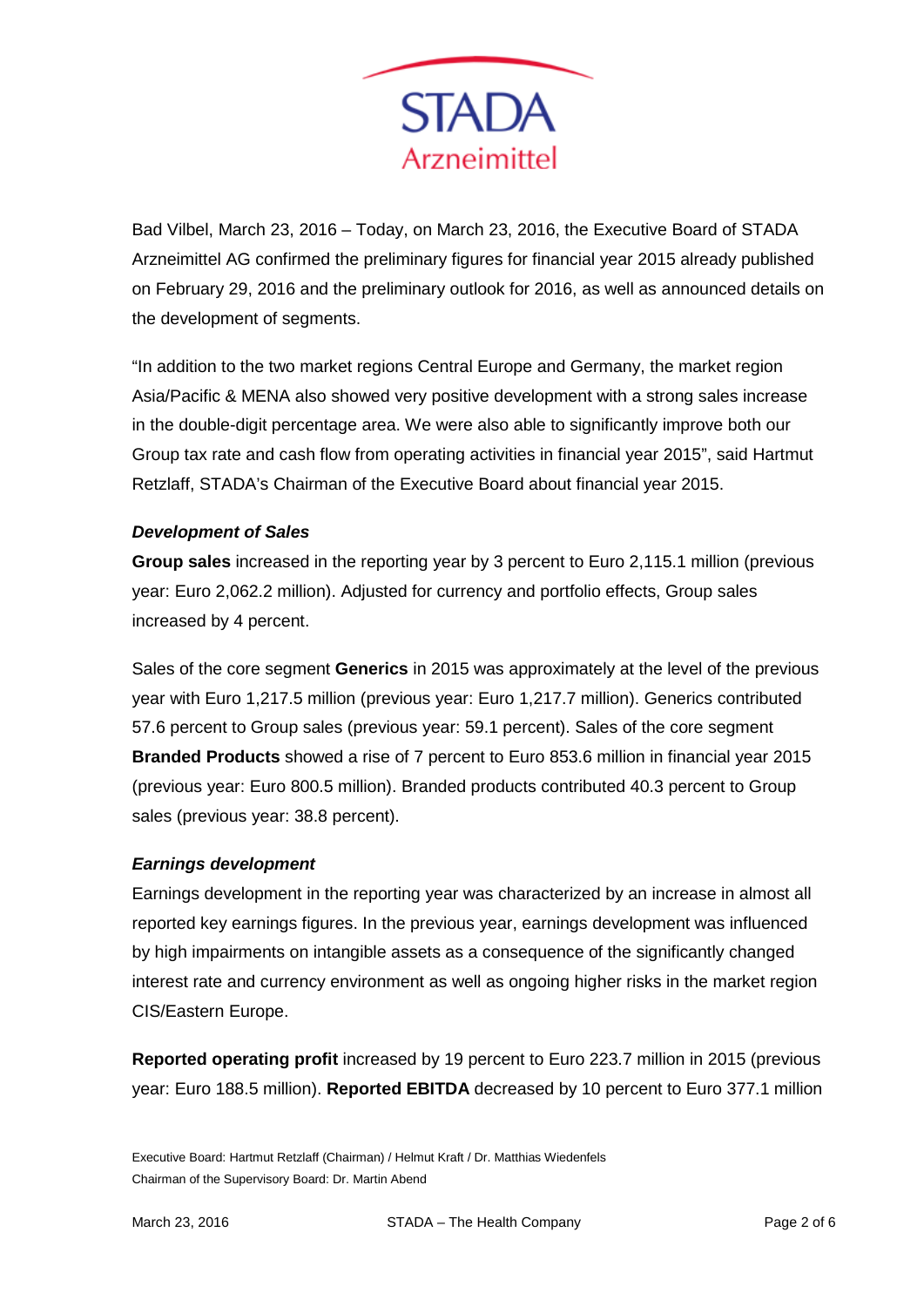

(previous year: Euro 418.8 million). **Reported net income** recorded an increase of 71 percent to Euro 110.4 million (previous year: Euro 64.6 million).

After adjusting the key earnings figures for influences distorting the year comparison resulting from one-time special effects, the **adjusted operating profit** decreased by 12 percent in financial year 2015 to Euro 283.8 million (previous year: Euro 320.7 million). **Adjusted EBITDA** declined by 10 percent to Euro 389.4 million (previous year: Euro 431.9 million). **Adjusted net income** decreased by 11 percent to Euro 165.8 million (previous year: Euro 186.2 million).

The **net debt to adjusted EBITDA ratio** was 3.1 in the reporting year (previous year: 3.1).

# *Dividend proposal*

Due to the increased net income reported, the STADA Executive Board recommends that the Supervisory Board propose to the next Annual General Meeting on June 9, 2016 a **dividend** of Euro 0.70 per share for financial year 2015 (previous year: Euro 0.66). This would represent an increase in dividend of 6 percent as compared to the previous year. The resulting total dividend payment of Euro 43.6 million (previous year: Euro 40.0 million) would reflect a distribution ratio at approximately 39 percent of net income reported.

## *Development of the market regions*

The development in the four STADA market regions was as follows:

In the **market region Central Europe**, sales showed an increase in the reporting year – with varying development of the countries included – of 5 percent to Euro 999.4 million (previous year: Euro 956.3 million). This development was primarily based on increases in sales in the **United Kingdom, Spain** and **Italy**. Sales generated in this market region had a share of 47.3 percent in Group sales (previous year: 46.4 percent).

In the **market region CIS/Eastern Europe**, sales in 2015 increased by 11 percent applying the exchange rates of the previous year. As a result of negative currency effects, sales in euro decreased by 10 percent to Euro 509.9 million (previous year: Euro 564.5 million). Sales achieved in this market region contributed 24.1 percent to Group sales (previous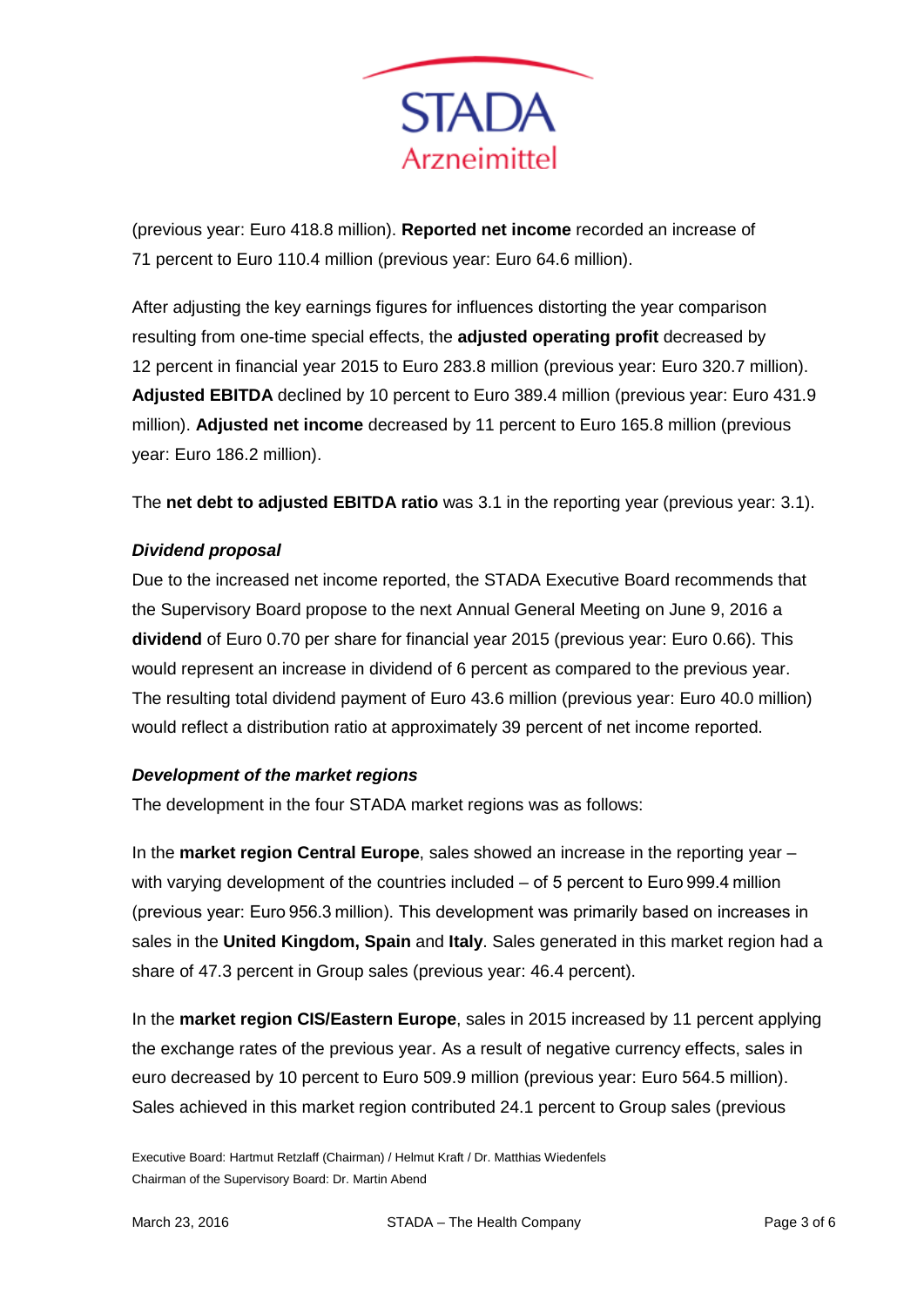

year: 27.4 percent). In **Russia**, sales rose by 7 percent in financial year 2015 applying the exchange rates of the previous year. As a result of a clearly negative currency effect of the Russian ruble, sales declined in euro by 18 percent to Euro 295.8 million (previous year: Euro 360.7 million). In **Serbia**, sales rose by 3 percent applying the exchange rates of the previous year. In euro, sales increased slightly by 0.3 percent to Euro 93.7 million as a result of a negative currency effect of the Serbian dinar (previous year: Euro 93.4 million).

In the **market region Germany**, sales in the reporting year increased by 3 percent to Euro 459.6 million (previous year: Euro 447.3 million). This development was achieved despite the fact that export activities to the MENA region are no longer disclosed in the market region Germany due to the grouping together of the activities from the MENA region and the former market region Asia & Pacific as of January 1, 2015. Overall, this market region contributed 21.7 percent to Group sales (previous year: 21.7 percent).

In the **market region Asia/Pacific & MENA**, sales in 2015 showed growth of 55 percent to Euro 146.2 million (previous year: Euro 94.1 million). This development was primarily based on sales increases in Vietnam and China. The sales contribution of this market region to Group sales was at 6.9 percent (previous year: 4.5 percent).

**Cash flow from operating activities** increased to Euro 311.7 million in financial year 2015 (previous year: Euro 223.8 million). **Free cash flow** improved to Euro 133.5 million (previous year: Euro -38.2 million). **Free cash flow adjusted** for payments for significant investments or acquisitions and proceeds from significant disposals increased to Euro 212.4 million (previous year: Euro 157.4 million).

## *Development, production and procurement*

**Research and development costs** were at Euro 65.0 million in the reporting year (previous year: Euro 56.9 million). Worldwide, STADA launched a total of 578 individual products in the reporting year (previous year: 626 product launches).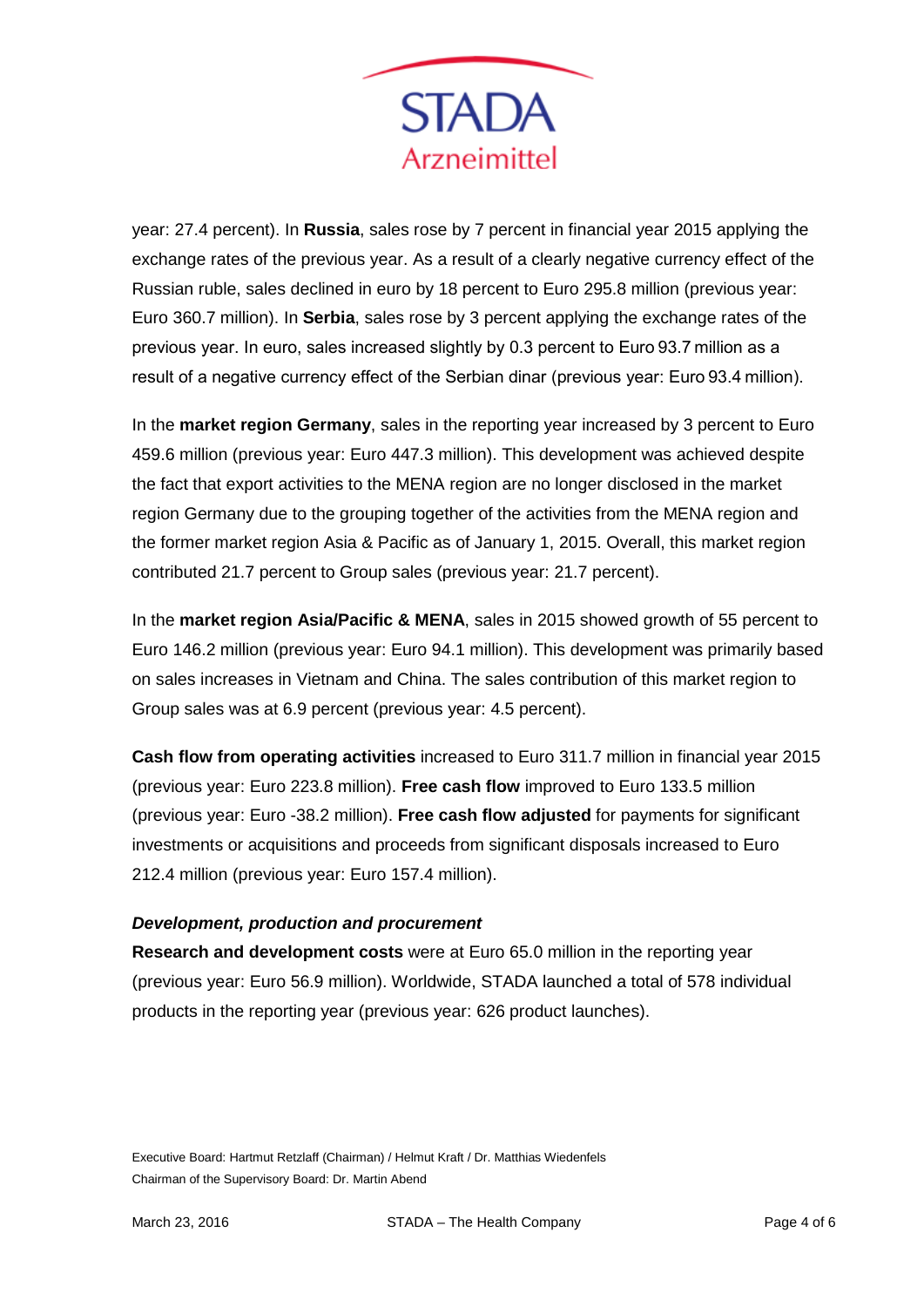

# *Outlook*

For the **outlook for 2016**, the Executive Board anticipates slight growth in Group sales adjusted for currency and portfolio effects, adjusted EBITDA and adjusted net income. The Executive Board expects the ratio of net debt excluding further acquisitions to adjusted EBITDA to be at a level of nearly 3.

From today's perspective, the Executive Board anticipates more subdued development in the first quarter of the current financial year.

# *STADA adjustments*

|                               |                                                                                                                                                                                                                                                                                                                             | 2015                 |
|-------------------------------|-----------------------------------------------------------------------------------------------------------------------------------------------------------------------------------------------------------------------------------------------------------------------------------------------------------------------------|----------------------|
|                               |                                                                                                                                                                                                                                                                                                                             |                      |
| Net income, reported          |                                                                                                                                                                                                                                                                                                                             | Euro 110.4 million   |
|                               | One-time effects                                                                                                                                                                                                                                                                                                            |                      |
| $\bullet$                     | Net burden from currency translation expenses and currency<br>translation income recorded in the income statement resulting<br>from the fluctuation of the Russian ruble as well as further<br>significant currencies of the market region CIS/Eastern Europe                                                               | Euro $+16.9$ million |
| ٠                             | Burden from additional scheduled depreciation and other<br>measurement effects due to purchase price allocations as well<br>as significant product acquisitions taking financial year 2013 as<br>basis                                                                                                                      | Euro $+10.6$ million |
| ٠                             | Burden from value adjustments netted of write-ups on intangible<br>assets after impairment tests                                                                                                                                                                                                                            | Euro +29.1 million   |
| $\bullet$                     | Net burden from effects from the measurement of derivative<br>financial instruments and the underlying transactions                                                                                                                                                                                                         | Euro +2.9 million    |
| ٠                             | Net relief from several extraordinary expenses and income,<br>among other things, from damage and claim payments made<br>and received, tax rate changes in the United Kingdom,<br>successful sale of a French branded product company and<br>expenses in connection with the disposal of the German logistics<br>activities | Euro -4.1 million    |
| <b>Total one-time effects</b> |                                                                                                                                                                                                                                                                                                                             | Euro 55.4 million    |
|                               | Net income, adjusted                                                                                                                                                                                                                                                                                                        | Euro 165.8 million   |